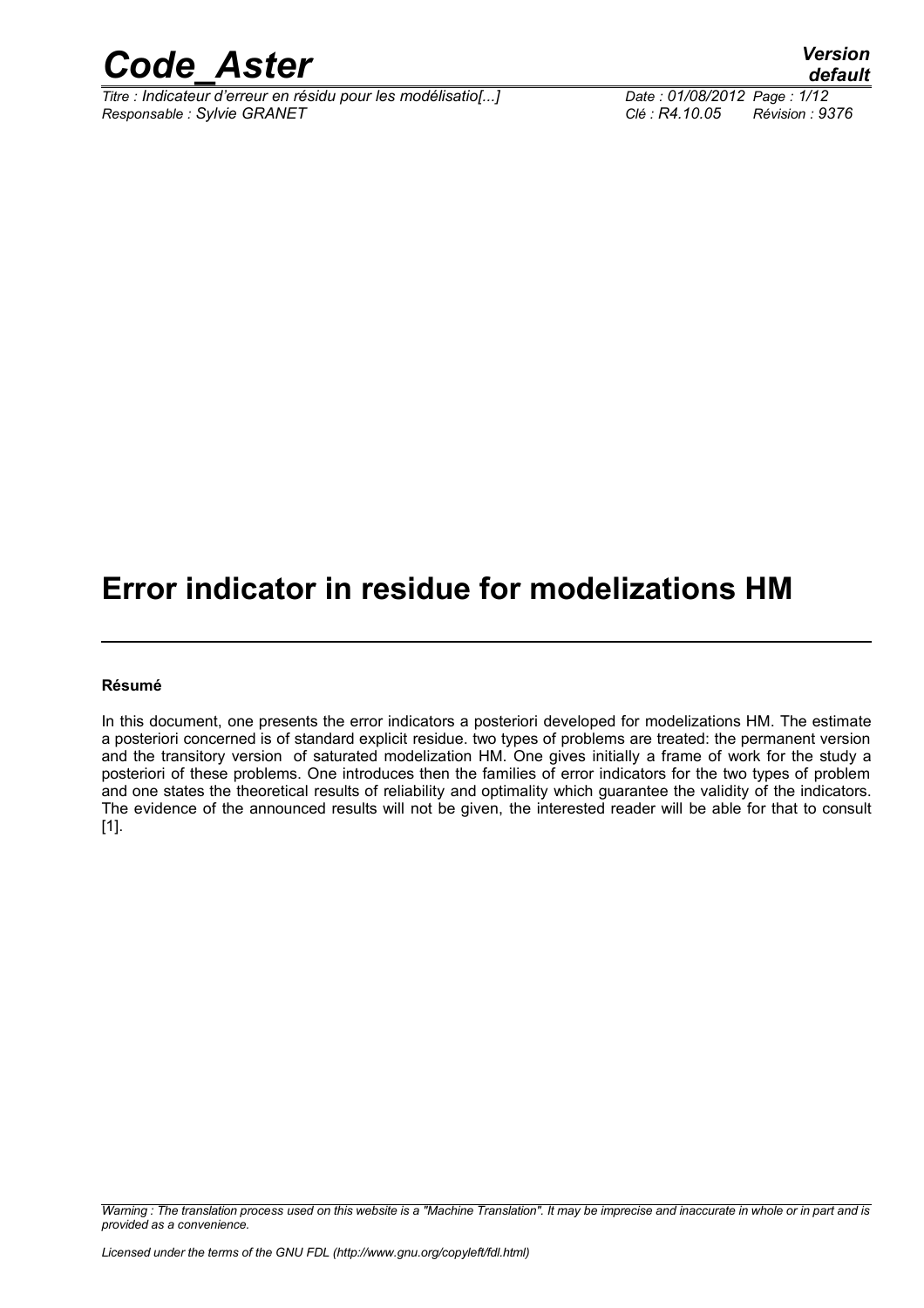*Titre : Indicateur d'erreur en résidu pour les modélisatio[...] Date : 01/08/2012 Date : 01/08/2012 Page : 201/08/2012 Responsable : Sylvie GRANET Clé : R4.10.05 Révision : 9376*

### **Contents**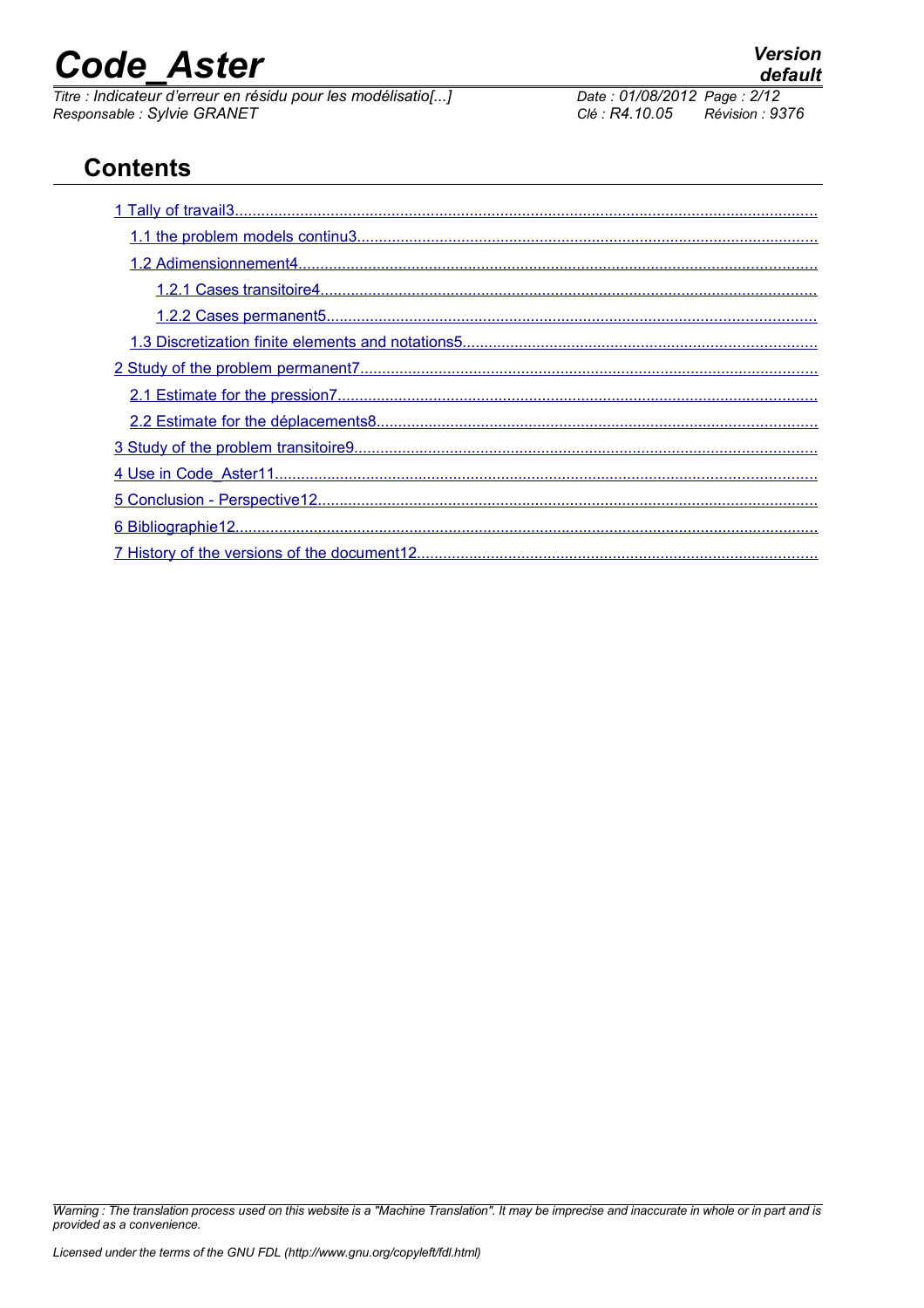*Titre : Indicateur d'erreur en résidu pour les modélisatio[...] Date : 01/08/2012 Page : 3/12 Responsable : Sylvie GRANET Clé : R4.10.05 Révision : 9376*

#### **1 Frame of work**

<span id="page-2-0"></span>In this paragraph, one points out the equations which constitute the versions permanent and transitory problem HM. One proposes some then adimensionnement who will be useful a posteriori for the analysis of error. One advises with the reader as a preliminary to have consulted the documents [2,3,4] for more details on the establishment of the equations given in this section and on their resolution in Code\_Aster.

#### **1.1 The continuous model problem**

<span id="page-2-1"></span>the frame of work is that of the linear poroelasticity. One considers a porous environment  $\Omega$ , of border *Γ* , saturated by liquid water, with a linear elastic structural mechanics behavior. The behavior of the fluid influences that of the squelette and reciprocally. Spatial dimension is noted dim . One solves a mechanical problem of equilibrium (assessment of linear momentum for the squelette and the fluid) and a problem of evolution in hydraulics (fluid weight breakdown). It is pointed out that the processing of these two problems is completely coupled in Code\_Aster. The unknowns of the problem are displacement *u* and the water pressure *p* .

Being given a time of simulation  $T$ , the mechanical equilibrium is formulated

$$
-\nabla \cdot \sigma'(u) + b \nabla p = f \text{ in } [0, T] \times \Omega \tag{1.1-1}
$$

where one posed  $f = \rho_{\it ref} \, F^{\it m}$  and

|                     | Tensor of the effective stresses |
|---------------------|----------------------------------|
|                     | <b>Coefficient of Biot</b>       |
| ref                 | homogenized Density              |
| $\mathbf{\Gamma}^m$ | Force of gravity                 |

In the frame of isotropic linear elasticity, the tensor of the effective stresses admits like statement

$$
\sigma'(u) = \lambda_1 (\nabla \cdot u) \, Id + \lambda_2 (\nabla u + \nabla u^t)
$$
\n
$$
\text{\'{eq 1.1-2}}
$$

where  $\lambda_1$  and  $\lambda_2$  are the coefficients of Lamé. The hydraulic equation comes as for it from the writing from the conservation from the fluid mass in the course of time and the model from Darcy. The model of Darcy provides a relation of proportionality between hydraulic flux *M lq* and the gradient of pressure. More precisely, she is written

$$
\frac{M_{lq}}{\rho} = \kappa \left( -\nabla p + \rho F^{m} \right)
$$

the hydraulic equation is written

$$
\partial_t \left( \frac{1}{M} p + b \nabla \cdot u \right) - \nabla \cdot (\kappa \nabla p) = g \text{ in } s[0, T] \times \Omega \tag{1.1-4}
$$

where  $1/M = (b - \varphi)/K_s$  and  $g = -\rho \nabla \cdot (\kappa F^m)$ .

| رن | Lagrangian porosity    |
|----|------------------------|
|    | Density hydraulic      |
|    | hydraulic Conductivity |

*Warning : The translation process used on this website is a "Machine Translation". It may be imprecise and inaccurate in whole or in part and is provided as a convenience.*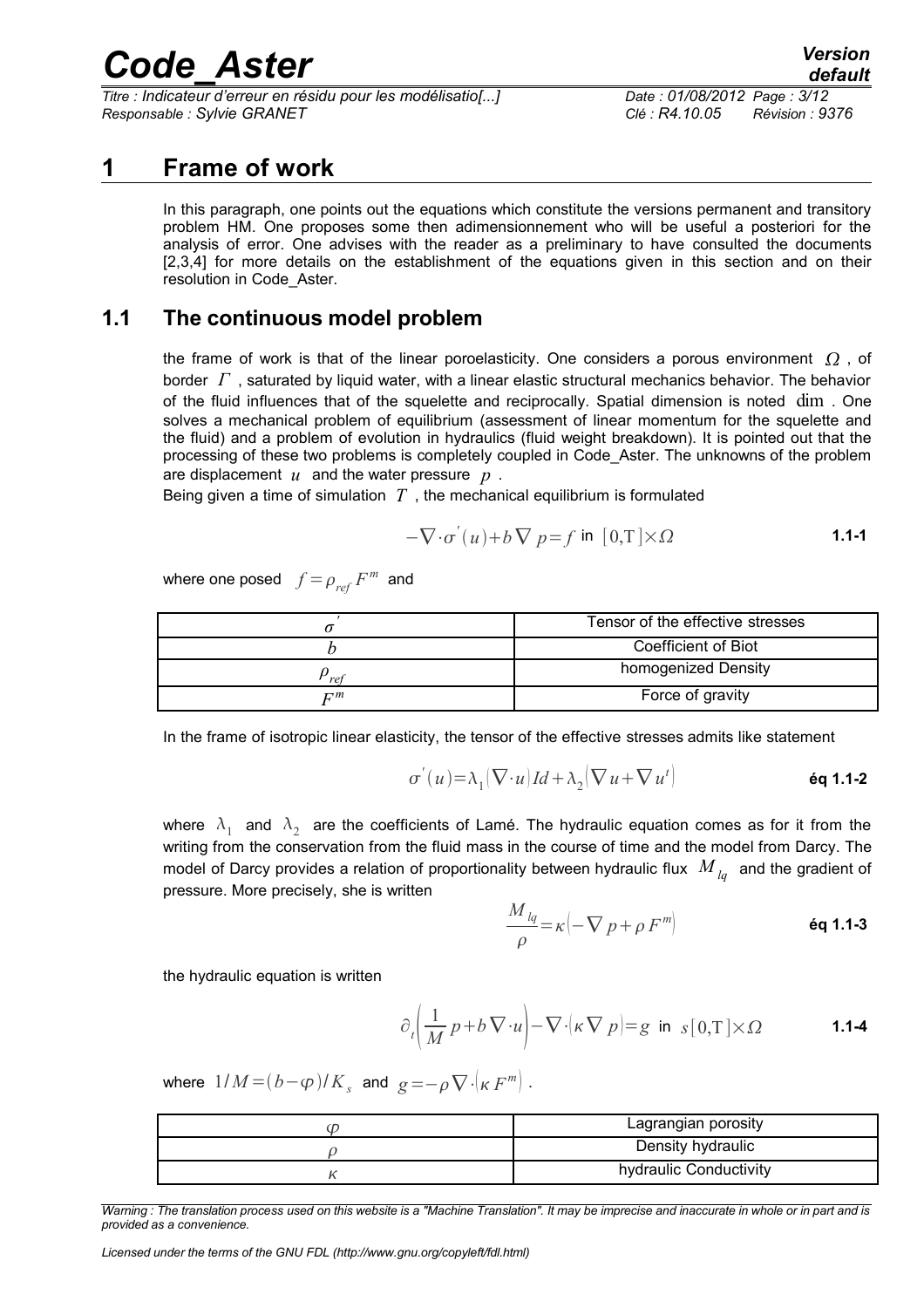# reade Aster<sup> Version</sup>

*Titre : Indicateur d'erreur en résidu pour les modélisatio[...] Date : 01/08/2012 Page : 4/12 Responsable : Sylvie GRANET Clé : R4.10.05 Révision : 9376*

 $K<sub>s</sub>$ 

Compressibility of the solid matter constituents

One introduces the permanent version of the equation [1.1-4]

$$
-\nabla \cdot (\kappa \nabla p) = g
$$
 into  $\Omega$  \t\t 6q 1.1-5

the equation [1.1-1] coupled with [1.1-4] constitutes the transitory **version** of problem HM.

The equation [1.1-1] coupled with [1.1-5] constitutes the permanent **version** of problem HM.

The boundary conditions are of mixed type Dirichlet/Neumann on displacement and the pressure. One considers a partition of the border in the form  $\; \; \; \; \Gamma \! = \! \varGamma \! \frac{H}{D} \! \cup \! \varGamma \! \frac{H}{N} \! = \! \varGamma \! \frac{M}{D} \! \cup \! \varGamma \! \frac{M}{N} \; .$ 

On  $\Gamma_D^H$  , one imposes boundary conditions of Dirichlet in hydraulics:  $p = p_D$  . On  $\varGamma_N^H$  , one imposes boundary conditions of Neumann in hydraulics:  $\left. M_{\stackrel{\cdot}{l}q}\cdot n\!=\!M_{\stackrel{\cdot}{l}q,\,nor}\right.$ 

On  $\varGamma_{|D}^M$  , one imposes boundary conditions of Dirichlet in mechanics:  $u{=}u_D^{}$  . On  $\varGamma_N^M$  , one imposes boundary conditions of Neumann in mechanics:  $\bigl(\sigma^{'}(u)\!-\!bp\,\mathcal{X}_{_S}Id\bigr)\cdot n\!=\!\sigma_{_{nor}}$  , where one noted  $\ \ \Gamma_{\ S} = \Gamma_{\ N}^M \cap \Gamma_{\ N}^H$  , of characteristic function  $\mathcal{X}_S$  , the portion of border where the stresses and the hydraulic flux are imposed.

#### **1.2 Adimensionnement**

<span id="page-3-1"></span>the model problem utilizes two unknowns, displacements and the pressure of the fluid from which the orders of magnitude can be very different. One thus proposes a setting at the level of the equations constituting the model problem, which will be used as starting point with the analysis of error a posteriori. One draws attention to the fact that this scaling is not used in the numerical stage of resolution. The estimates of error a posteriori of section 2 will thus be obtained on the adimensionné problem, then redimensionnées for their use in Code\_Aster.

For any variable  $a$ ,  $a^*$  the corresponding adimensionnée variable and  $A$  the corresponding characteristic quantity are noted. For example for the water pressure, there is the relation

 $p = P p^*$ ,

where *P* indicates a characteristic pressure. One uses same symbolism for the mathematical operators. Thus, one a:  $\nabla^* \cdot u^* = \frac{L}{L}$  $\frac{L}{U}\nabla \cdot u \cdot \varepsilon^* (u^*) = \frac{L}{U}$  $\frac{L}{U} \varepsilon (u) \nabla^* p^* = \frac{L}{P}$  $\frac{p}{P} \nabla p$ .

#### **1.2.1 Transitory case**

<span id="page-3-0"></span>the mechanical equation rewrites

$$
-\nabla^*\cdot\sigma^*(u^*) + b\nabla^* p^* = f^*
$$
éq 1.2-1

with  $f^* = \frac{L}{R}$  $\frac{L}{P}f$  . By noting  $\frac{1}{V}$  the Poisson's ratio,  $\sigma^*(u^*)$  of the tensor of the stresses given by formula éq 1.2-2 One

$$
\sigma^*(u^*) {=} \frac{\nu}{(1-2\,\nu)(1+2\,\nu)} \big(\nabla^*{\cdot} u^*\big) \, Id + \frac{1}{1+\nu} \varepsilon^*\big(u^*\big) \hspace{1.2cm} \text{a adimensionn\'ee}
$$

*Warning : The translation process used on this website is a "Machine Translation". It may be imprecise and inaccurate in whole or in part and is provided as a convenience.*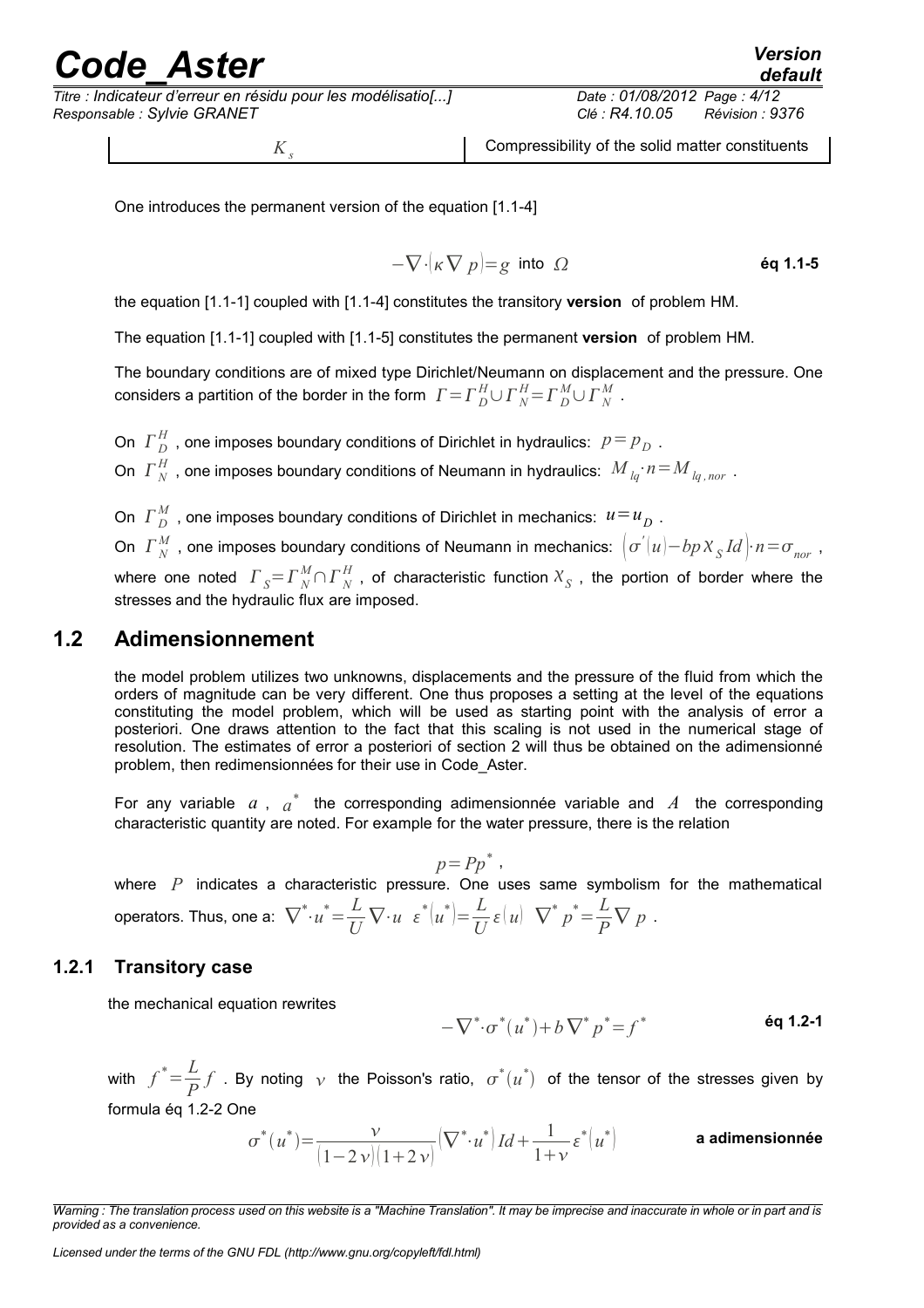*Titre : Indicateur d'erreur en résidu pour les modélisatio[...] Date : 01/08/2012 Page : 5/12 Responsable : Sylvie GRANET Clé : R4.10.05 Révision : 9376*

version proposes the strategy of scaling following. The user chooses two quantities: the scale length *L* and the scale of pressure *P* . The scale length *L* is determined by the geometry of the model. The scale of pressure is determined by the limiting conditions of Dirichlet imposed on the pressure or possibly by the initial conditions. For the mechanical part, one imposes

$$
U = \frac{LP}{E}
$$

In addition, the hydraulic equation is written, by taking account of [1.2-3],

$$
\partial_t^* \left( \frac{E}{M} p^* + b \nabla^* \cdot u^* \right) - \frac{E}{M} \Delta^* p^* = g^* \qquad \text{6q 1.2-4}
$$

with 
$$
g^* = \frac{E}{M} \frac{L^2}{\kappa P} g
$$
.

The adimensionnée version of transitory problem HM is thus:

$$
\begin{vmatrix}\n-\nabla^* \cdot \sigma^*(u^*) + b \nabla^* p^* = f^* & \text{dans } [0, T^*] \times \Omega^* \\
\frac{\partial^*}{\partial t} \left( \frac{E}{M} p^* + b \nabla^* u^* \right) - \frac{E}{M} \Delta^* p^* = g^* & \text{dans } [0, T^*] \times \Omega^* & \text{6q 1.2-5}\n\end{vmatrix}
$$

#### **1.2.2 Cases permanent**

<span id="page-4-1"></span>One proceeds like above: the user chooses *L* and *P* then evaluates *U* according to [1.2-3]. The mechanical equation is treated as in the preceding paragraph. One thus has the equation [1.2-1]. The hydraulic equation is written

$$
-\frac{E}{M}\Delta^* p^* = g^*
$$

where *g* \* is defined like above. The multiplication of the hydraulic equation by the factor *E*/ *M* can seem a little artificial because the parameter *M* does not intervene in a permanent modelization. It is introduced so that the system [1.2-1] - [1.2-6] provides well the permanent version of [1.2-1] - [1.2-5].

The adimensionnée version of permanent problem HM is thus:

$$
\begin{vmatrix} -\nabla^* \cdot \sigma^*(u^*) + b \nabla^* p^* = f^* & \text{dans } \Omega^* \\ -\frac{E}{M} \Delta^* p^* = g^* & \text{dans } \Omega^* \end{vmatrix}
$$

#### **1.3 Discretization finite elements and notations**

<span id="page-4-0"></span>problem HM is discretized by a method finite elements which leans on a mesh  $\, \left|T_{\;h}\right|_{h \geq 0}$  . It is pointed out that displacements are discretized by polynomials of degree 2 and the pressure by polynomials of degree 1. Discrete displacements and  $u_h^+$  the discrete pressure are noted  $|p_h^-|$ .

One indicates by  $F^i_{h}$  all the interior sides of the mesh and by  $F^{\hat{c}}_{h}$  all the sides located on edge of the field  $\varOmega$  . For a given  $\,K \! \in \! T_{\,h} \,$  mesh, one notes  $\,F_{\,K} \,$  all the sides of  $\,K \,$  and one installation

*Warning : The translation process used on this website is a "Machine Translation". It may be imprecise and inaccurate in whole or in part and is provided as a convenience.*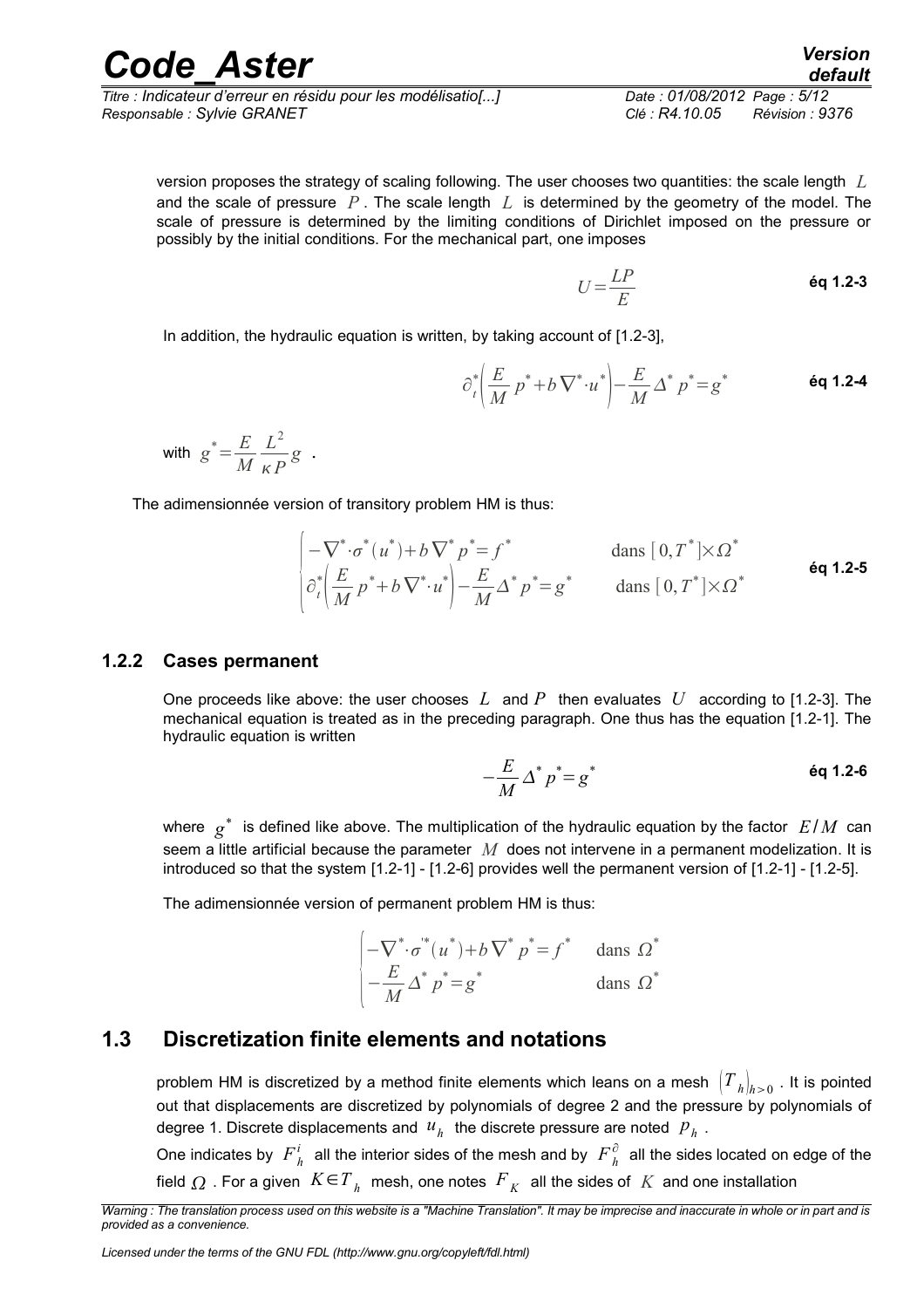*Titre : Indicateur d'erreur en résidu pour les modélisatio[...] Date : 01/08/2012 Page : 6/12 Responsable : Sylvie GRANET Clé : R4.10.05 Révision : 9376*

*default*

$$
F^i_{\,K}\!=\!F^i_{\,h}\!\cap\!F_{\,K}\,,\,F^{\partial}_{\,K}\!=\!F^{\partial}_{\,h}\!\cap F_{\,K}
$$

Is  $F \in F^i_{h}$  , i.e. such as there exist two meshes  $K_1$  and  $K_2$  in  $T_h$  with  $F = K_1 \cap K_2$  . One indicates by  $n_{K_1}$  and the  $n_{K_2}$  normal external with  $|K_1|$  and  $|K_2|$ , respectively (see figure 1). One notes, for almost all *x*∈*F* ,

$$
\left[ \Phi(u_h) \cdot n \right] (x) = \left( \Phi(u_h) \right)_{K_1} (x) \cdot n_{K_1} + \left( \Phi(u_h) \right)_{K_2} (x) \cdot n_{K_2}
$$

the jump of the normal component of  $\varPhi\bigl(u_{_h}\bigr)$  through  $\,F$  .



*Figure 1: Example of interior face of mesh.*

One observes that like the vectors  $n_{K_1}$  and  $n_{K_2}$  are opposed, the quantity above defines this jump well.

For any mesh  $|K|$  , one indicates by  $|{\Delta}_K|$  the whole of meshes dividing an edge with  $|K|$  , including the mesh *K* , as illustrated on figure 2.



*Figure 2: Example of mesh K* and macro-element  $\Delta_K$ 

For the temporal discretization of the transitory problem, one considers an implicit diagram of Eulerian and one notes  $\left| t_i \right|_{i=1}^{N}$  $\frac{N}{k-1}$  a discretization of the interval  $\big[0,T\big]$  . One notes  $\ u_{h\tau}\,$  (respectively  $\ P_{h\tau}\,$  ) the function continues and closely connected per pieces in time such as for all  $n \in [0,\ldots,N]$ ,  $u_{h\tau}(t_n)\!=\!u_h^n$  (respectively  $|p_{h\tau}(t_n)\!=\!p_h^n$  ). One also needs to consider constant functions per pieces in

*Warning : The translation process used on this website is a "Machine Translation". It may be imprecise and inaccurate in whole or in part and is provided as a convenience.*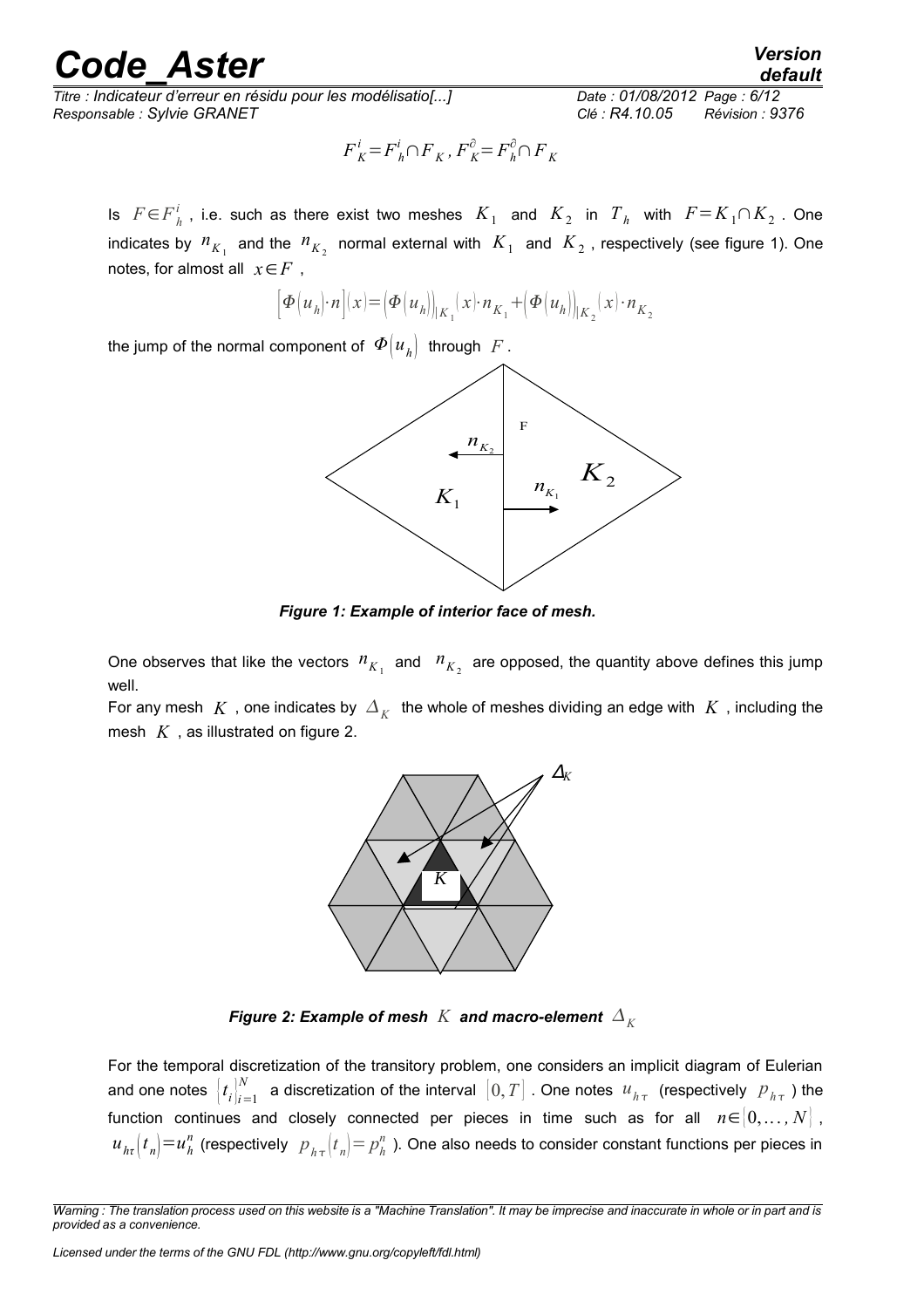*Titre : Indicateur d'erreur en résidu pour les modélisatio[...] Date : 01/08/2012 Page : 7/12 Responsable : Sylvie GRANET Clé : R4.10.05 Révision : 9376*

 $\mathsf{time},$   $\mathsf{namely}$   $\pi^0 p_{_{h\tau}}$  equal to  $p_h^n$  about  $\left[t_{_{n-1}},t_{_n}\right]$ . For all  $n{\in}{[1,\ldots,N]}$  , one poses  $\tau_n = t_n - t_{n-1}$  and  $I_n = \left| t_{n-1}, t_n \right|$ .

One also notes discrete "derivatives" of displacements and of the pressure

$$
\delta_t u_h^n = \tau_n^{-1} \left( u_h^n - u_h^{n-1} \right) \n\delta_t p_h^n = \tau_n^{-1} \left( p_h^n - p_h^{n-1} \right)
$$

the notation  $x < y$  means that there exists a constant  $c > 0$  independent of the mesh such as  $x{\le}cy$  . The notation  $\left\| \cdot \right\|_V$  indicates a norm on a space  $\;V$  . One introduces his version  $\;\left\| \cdot \right\|_{V,K}$  , localised to the mesh  $K$  , par.  $\lVert \cdot \rVert_F^2 = \sum_{x \in \mathbb{Z}^2}$ *K* ∈*T <sup>h</sup>* ∥⋅∥*<sup>V</sup> , <sup>K</sup>* 2

#### **2 Study of the permanent problem**

<span id="page-6-1"></span>In this paragraph, one introduces 2 families of error indicators put in work in Code Aster for the permanent problem. The first family is optimal for the estimate of error on the oscillations of pressure. Second is optimal for the estimate of error in energy on displacements.

One points out the statement of the problem in which one is interested. To find  $\left(u^*,\, p^*\right)$  such as

$$
\begin{cases}\n-\nabla^* \cdot \sigma^*(u^*) + b \nabla^* p^* = f^* \quad \text{ dans } \Omega^* \\
-\frac{E}{M} \Delta^* p^* = g^* \quad \text{ dans } \Omega^*\n\end{cases}
$$

#### **2.1 Estimate for the pressure**

<span id="page-6-0"></span>One defines the estimators of error in displacement

$$
E_{u} = \sum_{K \in T_{h}} E_{u,K}
$$
  
=  $\sum_{K \in T_{h}} (h_{K}^{2} \frac{1}{P^{2} L^{\dim}} || f + \nabla \cdot \sigma' (u_{h}) - b \nabla p_{h} ||_{0,K}^{2} + h_{K} \frac{1}{P^{2} L^{\dim}} \sum_{F \in F_{K}^{i}} || [\sigma' (u_{h}) \cdot n]||_{0,F}^{2}$   
+  $h_{K} \frac{1}{P^{2} L^{\dim}} \sum_{F \in F_{K}^{\partial} \cap T_{N}^{M}} || \sigma_{nor} - (\sigma' (u_{h}) \cdot n - bp_{h} n) ||_{0,F}^{2})$ 

One defines the estimators in pressure

$$
E_{p,0} = \sum_{K \in T_h} E_{p,0,K}
$$
  
= 
$$
\sum_{K \in T_h} (h_K \frac{E^2}{P^2 L^{\dim - 2} M^2 \kappa^2 \rho^2} \sum_{F \in F_K^i} ||[M_{lq,h} \cdot n]||_{0,F}^2
$$
  
+ 
$$
h_K \frac{E^2}{P^2 L^{\dim - 2} M^2 \kappa^2 \rho^2} \sum_{F \in F_K^{\partial} \cap F_N^H} ||M_{lq,nor} - M_{lq,h} \cdot n||_{0,F}^2)
$$

One has result of total increase in space of the error:

*Warning : The translation process used on this website is a "Machine Translation". It may be imprecise and inaccurate in whole or in part and is provided as a convenience.*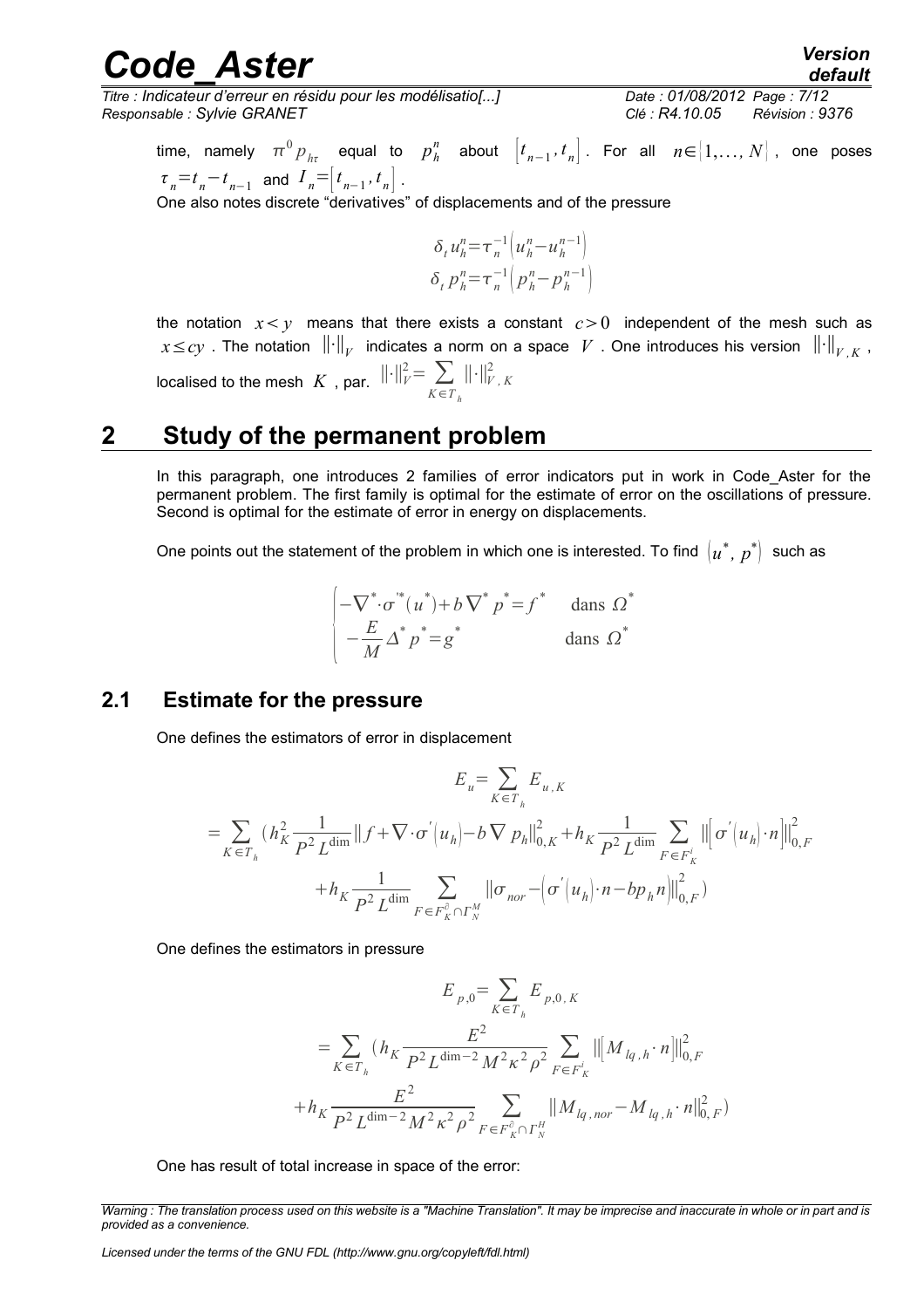*Titre : Indicateur d'erreur en résidu pour les modélisatio[...] Date : 01/08/2012 Page : 8/12 Responsable : Sylvie GRANET Clé : R4.10.05 Révision : 9376*

**Theorem 1** (Reliability)

$$
||u - u_h||_a^2 + ||p - p_h||_d^2 < E_u + E_{p,0}
$$

where for all  $\,left[\nu\,,q\right]\in\!\left[H^1(\varOmega)\right]^{\dim}\!\!\times\! H^1(\varOmega)\,$  , one posed:

$$
\begin{vmatrix}\n-\nabla^* \cdot \sigma^*(u^*) + b \nabla^* p^* = f^* & \text{dans } [0, T^*] \times \Omega^* \\
\frac{\partial^*}{\partial t} \left(\frac{E}{M} p^* + b \nabla^* u^*\right) - \frac{E}{M} \Delta^* p^* = g^* & \text{dans } [0, T^*] \times \Omega^*\n\end{vmatrix}
$$

$$
||v||_a^2 = \frac{E^2}{P^2 L^{\dim}} \Bigl( \int_{\Omega} \lambda_1 (\nabla \cdot v)^2 + 2 \int_{\Omega} \lambda_2 \varepsilon (v)^2 \Bigr)
$$
  

$$
||q||_d^2 = \frac{1}{P^2 L^{\dim - 2}} \frac{E}{M} \int_{\Omega} (\nabla q)^2
$$

There are the following results of local decrease in space of the error

**Theorem 2** (Optimality)

For all 
$$
K \in T_{h}
$$
, one has

$$
E_{u,K} < \sum_{K \in \Delta_K} \left( h_K^2 ||f - f_h||_{0,K'}^2 + ||u - u_h||_{a,K'}^2 + ||p - p_h||_{0,K'}^2 \right)
$$
  

$$
E_{p,0,K} < \sum_{K \in \Delta_K} \left( h_K^2 ||g - g_h||_{0,K'}^2 + ||p - p_h||_{d,K'}^2 \right)
$$

the estimates obtained are optimal for the estimate of error on the pressure. Indeed, analysis of error a priori watch that normalizes of it  $|H^1|$  displacements convergent with order 2 and the pressure with order 1. By combining the estimates of theorem 1 with those of theorem 2 and by means of this result of analysis of error a priori, one has that the estimators a posteriori  $|E_{|_\mathcal{U}}|$  and  $|E_{|_{\mathcal{P}},0}|$  converge overall with order 1, which is optimal for the estimate of error on the pressure but not for the estimate on displacements. One "is bridled" by the convergence of  $|E_{|p,0}^+|$  , which is only with order 1. That justifies the following paragraph.

#### **2.2 Estimate for displacements**

<span id="page-7-0"></span>One defines a new estimator in pressure, which is a version only slightly modified of the preceding estimator (there is an additional order of convergence)

$$
E_{p,1} = \sum_{K \in T_h} E_{p,1,K}
$$
  
= 
$$
\sum_{K \in T_h} (h_K^3 \frac{E^2}{P^2 L^{\dim} M^2 \kappa^2 \rho^2} \sum_{F \in F_K^i} ||[M_{lq,h} \cdot n]||_{0,F}^2
$$
  
+ 
$$
h_K^3 \frac{E^2}{P^2 L^{\dim} M^2 \kappa^2 \rho^2} \sum_{F \in F_K^{\partial} \cap F_K^H} ||M_{lq,nor} - M_{lq,h} \cdot n||_{0,F}^2)
$$

*Licensed under the terms of the GNU FDL (http://www.gnu.org/copyleft/fdl.html)*

*Warning : The translation process used on this website is a "Machine Translation". It may be imprecise and inaccurate in whole or in part and is provided as a convenience.*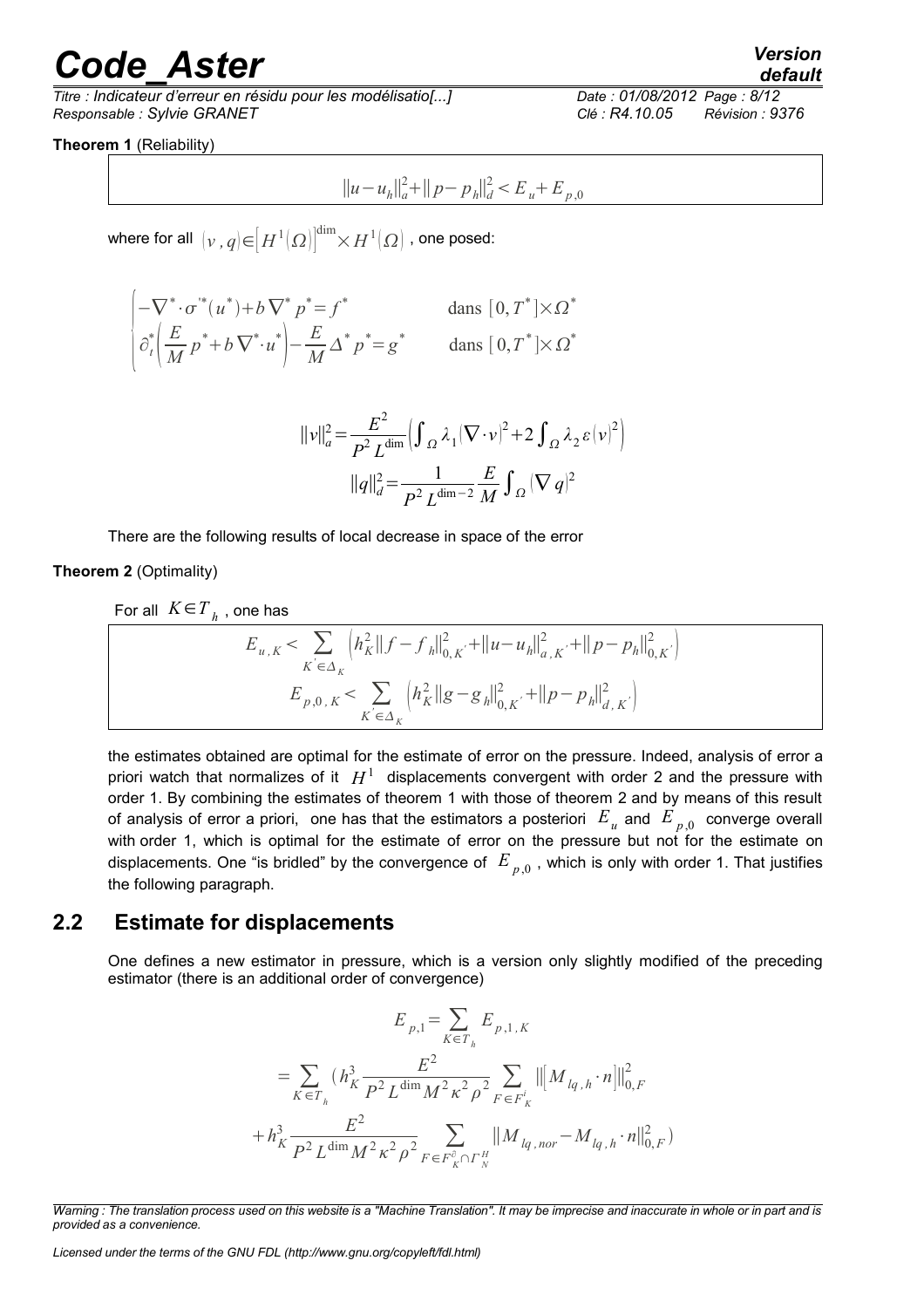*Titre : Indicateur d'erreur en résidu pour les modélisatio[...] Date : 01/08/2012 Page : 9/12 Responsable : Sylvie GRANET Clé : R4.10.05 Révision : 9376*

One has the following properties:

**Theorem 1** (Reliability)

$$
||u - u_h||_a^2 < E_u + E_{p,1}
$$

**Theorem 2** (Optimality)

For all  $K \epsilon T_{h}^{\dagger}$  , one has

$$
E_{p,1,K} < \sum_{K \in \Delta_K} \left( h_K^4 \|g - g_h\|_{0,K}^2 + h_K^2 \|p - p_h\|_{d,K}^2 \right)
$$

the estimates obtained are optimal for the estimate of error on displacement because the convergence of the estimators  $|E_{|u|}$  eta  $E_{|p|,1}$  place to order 2.

### **3 Study of the transitory problem**

<span id="page-8-0"></span>One points out the statement of the continuous problem in which one is interested. To find  $\left(u^{*},\, p^{*}\right)$ such as

$$
\begin{cases}\n-\nabla^*\cdot \sigma^*(u^*) + b\nabla^* p^* = f^* & \text{dans } [0, T^*] \times \Omega^* \\
\partial_t^* \left(\frac{E}{M} p^* + b\nabla^* \cdot u^*\right) - \frac{E}{M} \Delta^* p^* = g^* & \text{dans } [0, T^*] \times \Omega^*\n\end{cases}
$$

In the thesis [1], 2 families of error indicators for this problem were proposed. Only was restored in Code\_Aster, allowing to effectively evaluate the error on the pressure.

The estimators of error in space are defined:

Estimator for the hydraulic equation: for all  $m \in ]1, N]$ ,

$$
\tau_m E_{p,0}^m = \sum_{K \in T_h} \tau_m E_{p,0,K}^m
$$
  
=  $\sum_{K \in T_h} (\tau_m h_K^2 \frac{E^2}{P^2 L^{\dim} \kappa M} || \frac{1}{M} \delta_t p_h^m + b \nabla \cdot (\delta_t u_h^m) ||_{0,K}^2 + \tau_m h_K \frac{E^2}{P^2 L^{\dim} \kappa P^2 M} \sum_{F \in F_K^i} ||[M_{lq,h}^m \cdot n]||_{0,F}^2$   
+  $\tau_m h_K \frac{E^2}{P^2 L^{\dim} \kappa P^2 M} \sum_{F \in F_K^{\partial} \cap T_K^H} ||M_{lq,nor}^m - M_{lq,h}^m \cdot n||_{0,F}^2)$ 

Estimators for the mechanical equation: for all  $m \in [1, N]$ ,

$$
E_{u}^{m} = \sum_{K \in T_{h}} E_{u,K}^{m}
$$
  
= 
$$
\sum_{K \in T_{h}} (h_{K}^{2} \frac{1}{P^{2} L^{\dim}} || f^{m} + \nabla \cdot \sigma^{'} (u_{h}^{m}) ||_{0,K}^{2} + h_{K} \frac{1}{P^{2} L^{\dim}} \sum_{F \in F_{K}^{i}} || [\sigma^{'} (u_{h}^{m}) \cdot n] ||_{0,F}^{2}
$$
  
+ 
$$
h_{K} \frac{1}{P^{2} L^{\dim}} \sum_{F \in F_{K}^{\partial} \cap \Gamma_{N}^{M}} || \sigma^{m}_{nor} - (\sigma^{'} (u_{h}^{m}) \cdot n - bp_{h}^{m} n) ||_{0,F}^{2})
$$

*Licensed under the terms of the GNU FDL (http://www.gnu.org/copyleft/fdl.html)*

*Warning : The translation process used on this website is a "Machine Translation". It may be imprecise and inaccurate in whole or in part and is provided as a convenience.*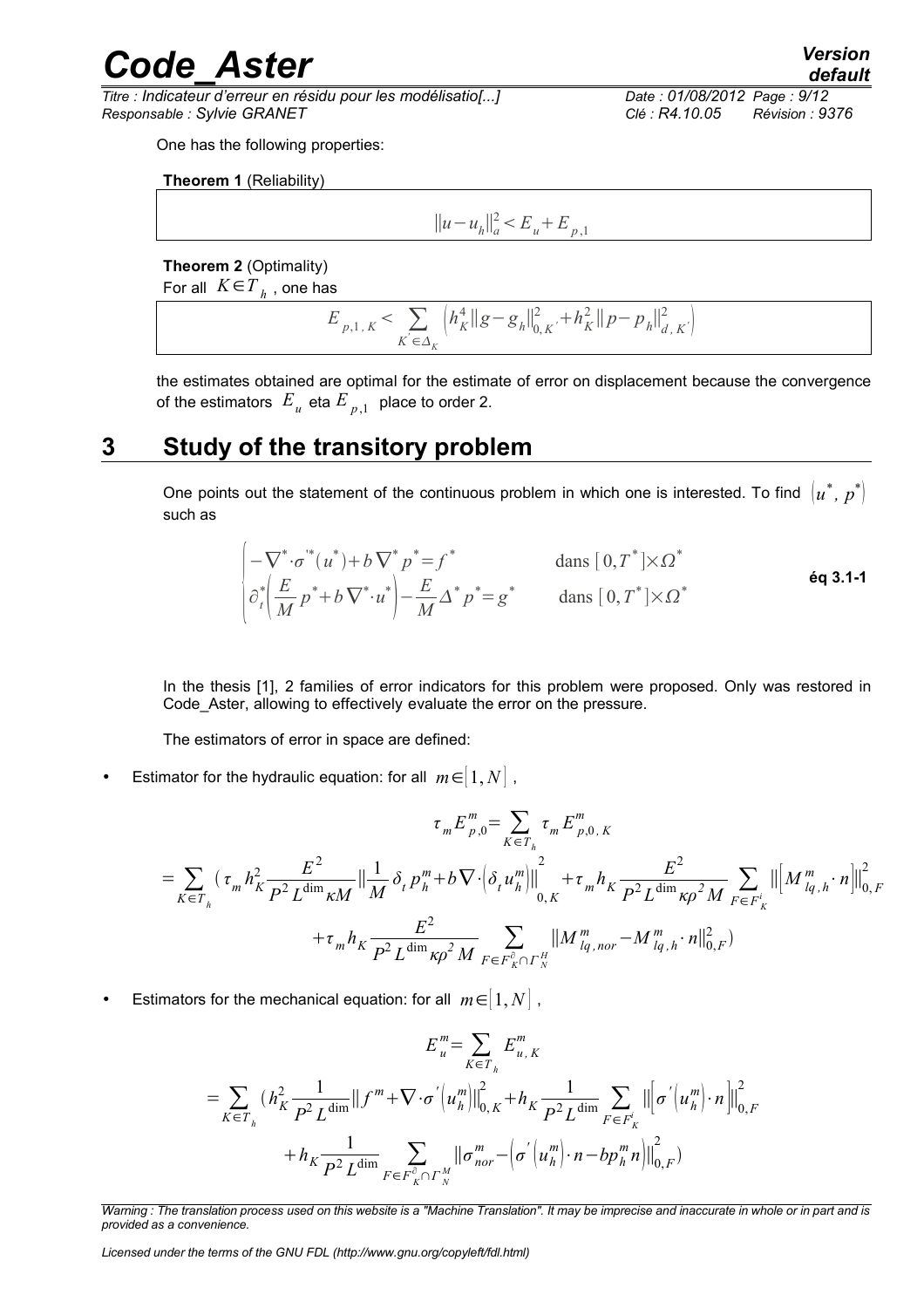*Titre : Indicateur d'erreur en résidu pour les modélisatio[...] Date : 01/08/2012 Page : 10/12 Responsable : Sylvie GRANET Clé : R4.10.05 Révision : 9376*

$$
E_{u}^{m}(\delta_{t}) = \sum_{K \in T_{h}} E_{u,K}^{m}(\delta_{t})
$$
\n
$$
\sum_{K \in T_{h}} (h_{K}^{2} \frac{1}{P^{2} L^{\dim}} || f^{m} - f^{m-1} + \nabla \cdot \sigma^{'}(u_{h}^{m} - u_{h}^{m-1}) - b \nabla (p_{h}^{m} - p_{h}^{m-1})||_{0,K}^{2}
$$
\n
$$
+ h_{K} \frac{1}{P^{2} L^{\dim}} \sum_{F \in F_{K}^{i}} || [\sigma^{'}(u_{h}^{m} - u_{h}^{m-1}) \cdot n]||_{0,F}^{2}
$$
\n
$$
+ h_{K} \frac{1}{P^{2} L^{\dim}} \sum_{F \in F_{K}^{\circ} \cap \Gamma_{N}^{M}} || \sigma_{nor}^{m} - \sigma_{nor}^{m-1} - (\sigma^{'}(u_{h}^{m} - u_{h}^{m-1}) \cdot n - b (p_{h}^{m} - p_{h}^{m-1}) n) ||_{0,F}^{2}
$$

One defines the estimator in time

$$
E_{\text{tim}}^m = \tau_m \frac{E}{P^2 L^{\dim} \rho^2 \kappa} ||M_{\text{lg},h}^m - M_{\text{lg},h}^{m-1}||_{0,\Omega}^2
$$

One has the following properties:

**Theorem 1** (Reliability) For all  $n \in [1, N]$ ,

$$
\int_0^{t_n} \left\| \left( p - p_{h\tau} \right) \right\|^2 dt + \int_0^{t_n} \left\| \left( p - \pi^0 p_{h\tau} \right) \right\|^2 dt \le \sum_{m=1}^N \tau_m E_{p,0}^m + \sup_{0 \le m \le N} E_u^m + \left( \sum_{m=1}^N \left( E_u^m \left( \delta_t \right) \right)^{1/2} \right)^2 + \sum_{m=1}^N E_{\text{time}}^m
$$

the operator  $\,\pi^0$  appoints the operator of projection on the constant functions per pieces in time, with savoirégales  $\pi^0\,p_{_{h\tau}}\,$  with  $\,p^{\mathit{n}}_{_{h}}$  on  $\,I_{_{n}}\,$  for all  $\,n\!\in\![\,1,\cdots,N\,]$  .

**Theorem 2** (Optimality of the indicator in time)

One has the following estimate

$$
E_{\text{tim}} = \sum_{m=1}^{N} E_{\text{tim}}^{m} < \int_{0}^{T} \left\| \left( p - p_{h\tau} \right) \right| s \right\|_{d}^{2} ds + \int_{0}^{T} \left\| \left( p - \pi^{0} p_{h\tau} \right) \right| s \right\|_{d}^{2} ds
$$

<code>Theorem 3</code> (Optimality of the indicators in space) For all  $K \! \in \! T_{\,h}^{}$  , one has

$$
E_{u,K}^{m} < \sum_{K' \in \Delta_{K}} \left[ h_{K}^{2} \| f^{m} - f_{h}^{m} \|_{0,K'}^{2} + \| u^{m} - u_{h}^{m} \|_{a,K'}^{2} + \| p^{m} - p_{h}^{m} \|_{0,T}^{2} \right]
$$
\n
$$
E_{u,K}^{m} \left( \delta_{t} \right) < \sum_{K' \in \Delta_{K}} \tau_{m}^{2} \left[ h_{K}^{2} \| \delta_{t} f^{m} - \delta_{t} f_{h}^{m} \|_{0,K'}^{2} + \| \delta_{t} u^{m} - \delta_{t} u_{h}^{m} \|_{a,K'}^{2} + \| \delta_{t} p^{m} - \delta_{t} p_{h}^{m} \|_{0,T'}^{2} \right]
$$
\n
$$
\tau_{m} E_{p,0,K}^{m} < \sum_{K' \in \Delta_{K}} h_{K}^{2} \int_{I_{m}} \left[ \| \left( g - \pi^{0} g_{h\tau} \right) \left( s \right) \|_{0,K'}^{2} ds + \tau_{m}^{2} \| \delta_{t} u^{m} - \delta_{t} u_{h}^{m} \|_{a,K'}^{2} + \tau_{m}^{2} \| \delta_{t} p^{m} - \delta_{t} p_{h}^{m} \|_{0,K'}^{2} + h_{T}^{-2} \| \left( p - \pi^{0} p_{h\tau} \right) \left( s \right) \|_{a,K'}^{2} \right] ds
$$

### <span id="page-9-0"></span>**4 Use in Code\_Aster**

*Warning : The translation process used on this website is a "Machine Translation". It may be imprecise and inaccurate in whole or in part and is provided as a convenience.*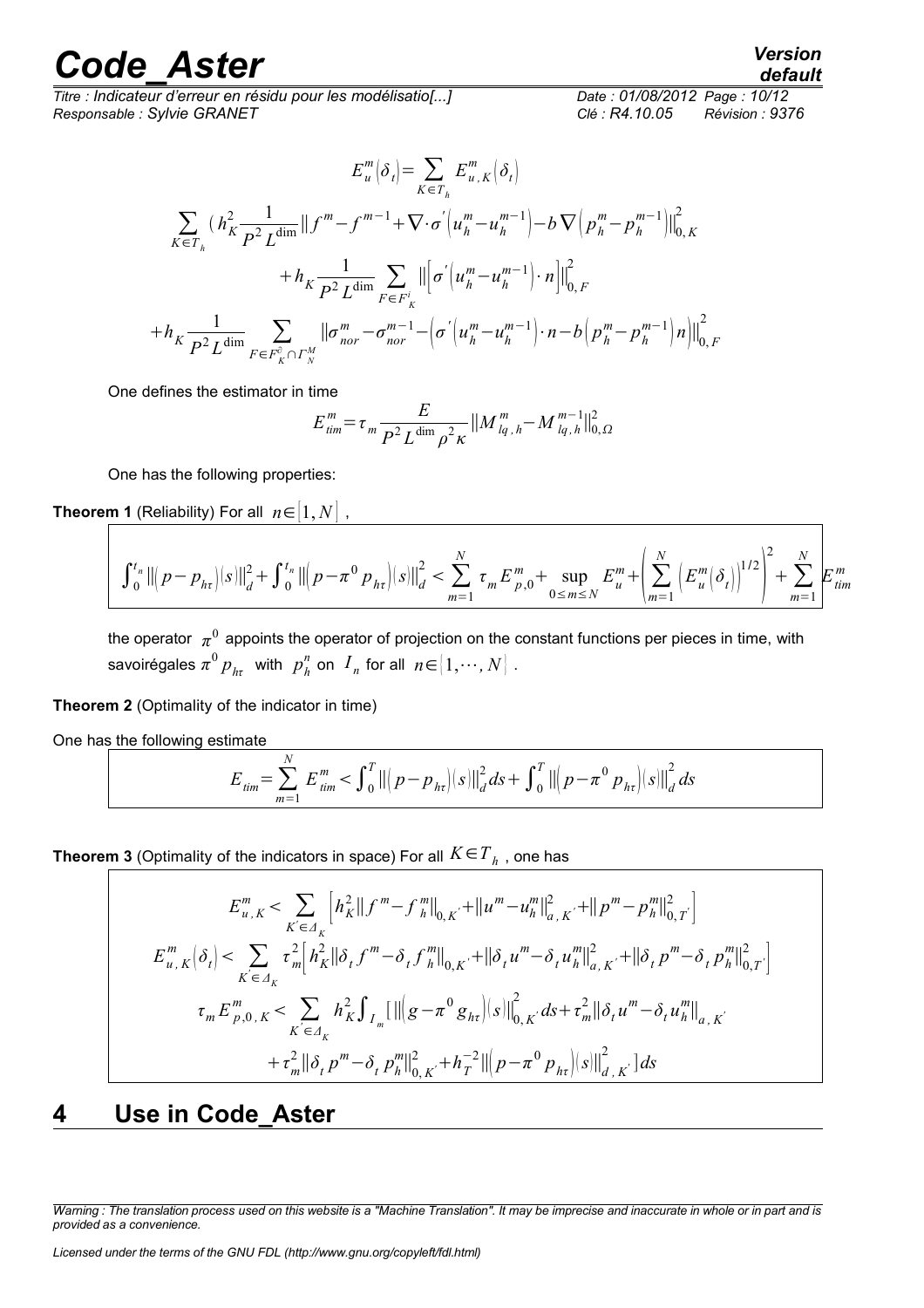*Titre : Indicateur d'erreur en résidu pour les modélisatio[...] Date : 01/08/2012 Page : 11/12 Responsable : Sylvie GRANET Clé : R4.10.05 Révision : 9376*

*default*

The computation temporal indicators is started in STAT\_NON\_LINE by keyword ERRE\_TEMPS\_THM=' OUI' in the keyword factor CRIT QUALITE. It makes it possible to calculate quantities  ${\tt ERRE\_TPS\_LOC}\;\;E^{m}_{\mathit{tim}}\;\;$  , and  ${\tt ERRE\_TPS\_GLOB}\;\sum_{m=1}^{M}\;\;$ *N*  $E^{m}_{\text{tim}}$  .

The computation indicators in space is started in CALC\_ERREUR by option "ERME\_ELEM".

For the indicators in space into permanent, one has access to parameters ERRE\_MEC, ERRE\_HYD\_S and ERRE\_HYD\_D. They are respectively the noted quantities  $|E_{|u}$  ,  $|E_{|p,0}$  and  $|E_{|p,1}$  in this document.

Example of extract of command file:

```
RESU [K] = CALC ERREUR (reuse =RESU [K],
              RESULTAT=RESU [K], 
              LIST_INST=LINST, 
             OPTION= ("ERME_ELEM", "ERME_ELNO",),);
    dictionary = RESU [K] .LISTE_PARA ()
    print dictionary ["ERRE MEC"]
```
One thus recovers the values of the indicators  $|E_{u}|$  of list  $_{\text{LINST}}$ .

For the indicators in space out of transient, one has access to the following parameters:

| ERRE MEC LOC    | $E_{u}^{m}$<br>$\boldsymbol{u}$                          |
|-----------------|----------------------------------------------------------|
| ERRE MEC LOC D  | $E^m$<br>Ò<br>$\mathcal{U}$                              |
| ERRE MEC GLOB   | $(E_u^{\overline{m}})^{1/2}$<br>$\sup_{0 \le m \le N}$   |
| ERRE MEC GLOB D | N<br>1/2<br>$E_{u}^{m}$<br>$\delta$<br>$m=1$             |
| ERRE HYD LOC    | $E^m$<br>$p_{,0}$                                        |
| ERRE HYD GLOB   | 1/2<br>N<br>$\sum~{\tau }_{m}\,{E}_{p\,,0}^{m}$<br>$m=1$ |

### **5 Conclusion - Prospect**

<span id="page-10-1"></span>the estimators for modelizations HM come to supplement the consequent panoply estimators in existing space in Code Aster. For the first time, indicators in time make it possible to quantify the error on the temporal discretization. The prospects for this work are several orders:

- 1) To extend the perimeter of use of estimators HM to the nonlinear modelizations;
- 2) To develop estimators for modelizations THHM in general;
- 3) To set up a procedure of recutting of time step starting from the estimators in time. For time, only the numerical values of the estimators in time are provided in STAT NON LINE, without being connected on an adaptation mechanism of the temporal discretization.

### <span id="page-10-0"></span>**6 Bibliography**

*Warning : The translation process used on this website is a "Machine Translation". It may be imprecise and inaccurate in whole or in part and is provided as a convenience.*